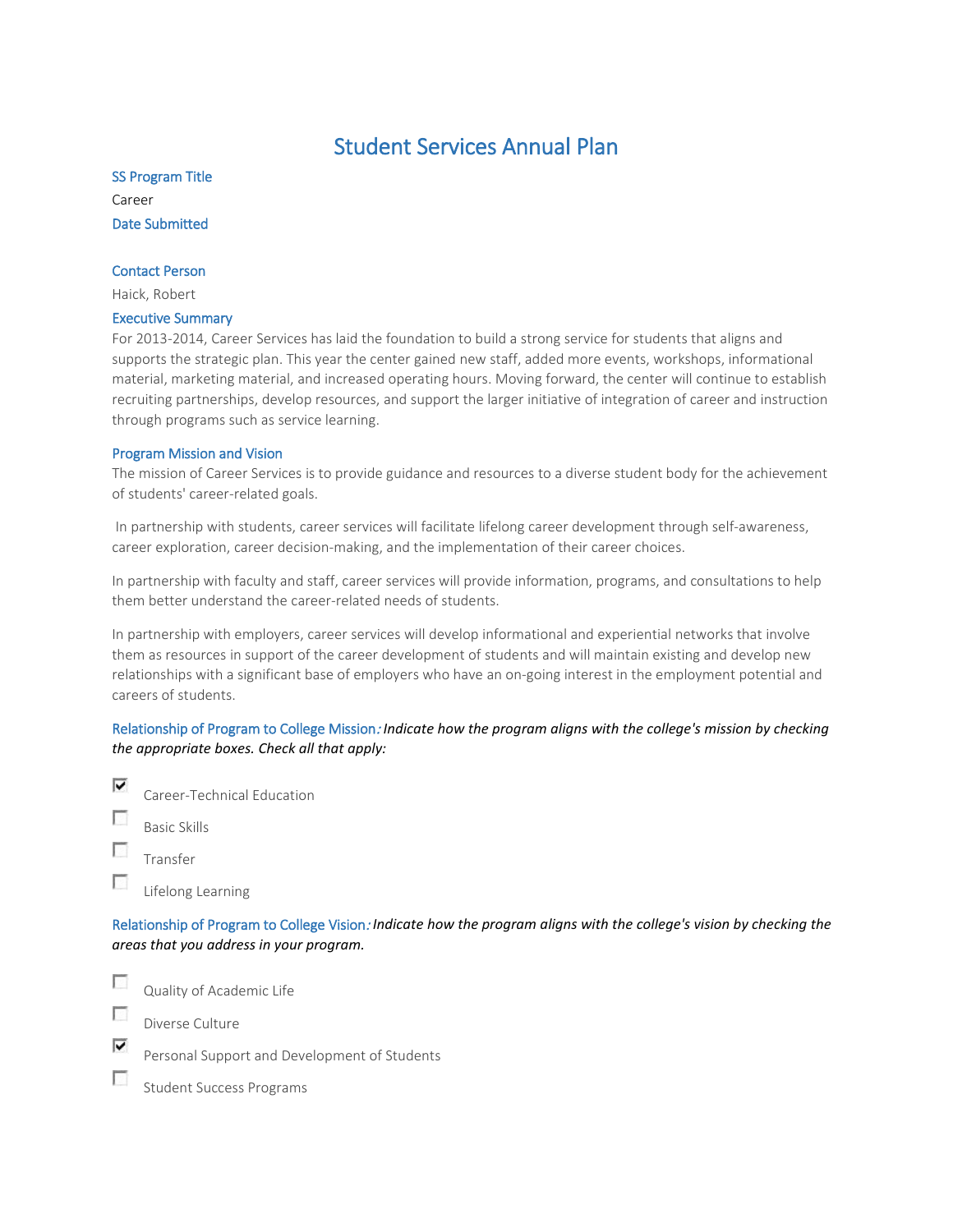$\overline{a}$ Innovative Programs Preparing Students for the University

- $\overline{\phantom{a}}$ Innovative Programs Preparing Students for the Modern Workforce
- г Innovative Programs Preparing Students for the Global Community

# Program Data Measures List: *List the program or department data measures in this box that were used in this past cycle.*

Data measures used this cycle consisted of SARS data tracking of both student visits and appointments at the Career Center. In addition, sign-in sheets were used to capture students who attended workshops.

#### Reflection on Data: *Provide a reflection on what the data means*

Our data markers were significantly higher over last year's numbers.

- 1014 visits in the Career Center (168% increase, partially due to better SARS use)
- 700+ at two Job Fairs (133% increase, Due to adding second Fair)
- According to a survey of students at the spring 2013 Job Fair who were asked what their overall experience was:
	- o Excellent 40%
	- o Very Good 29%
	- o Good 18%
	- o No Response 11%
- 111 Appointments for Resume Development (217% increase)
- 2185 students served (89% increase)
- 471 attended workshops (down 5% from last year)

Overall, getting the message out to students that there is a career center on campus through gwa-mailing important on campus events, workshops, and time sensitive interview opportunities has raised student awareness on campus. In addition, moving the SARS machine to a more prominent location has helped capture more of the actual number of students who visit the center. Further, adding a second job fair in the fall also helped increase awareness of the center and students are generally very pleased with the event. Also, our appointments are up as is the total number of students touched. We were down 5% in workshop attendance over last year and are experimenting with pizza at the workshops to help increase attendance.

#### Accomplishments: *List any program major accomplishments*

- One of the biggest accomplishment was getting a permanent part-time Career Resources Aide which allowed us to expand the hours of the career center to match the rest of student services.
- Our online job board JobZONE went live in March 2013 and has 700 registered employers and over 400 registered students.
- Adding a second fall job fair increased the number of employers on campus and the number of students attending. In fact employer attendance and student attendance were both up over the spring 2013 event.
- Partnered with Glassdoor.com to offer their services through our web site for free to Cañada students.
- 30 Brochures were created covering "What Can I Do With a Career In?" material.
- Foundations of the first Majors 2 Career event to be held in April 2014 created at the annual Career Advisory Committee Meeting.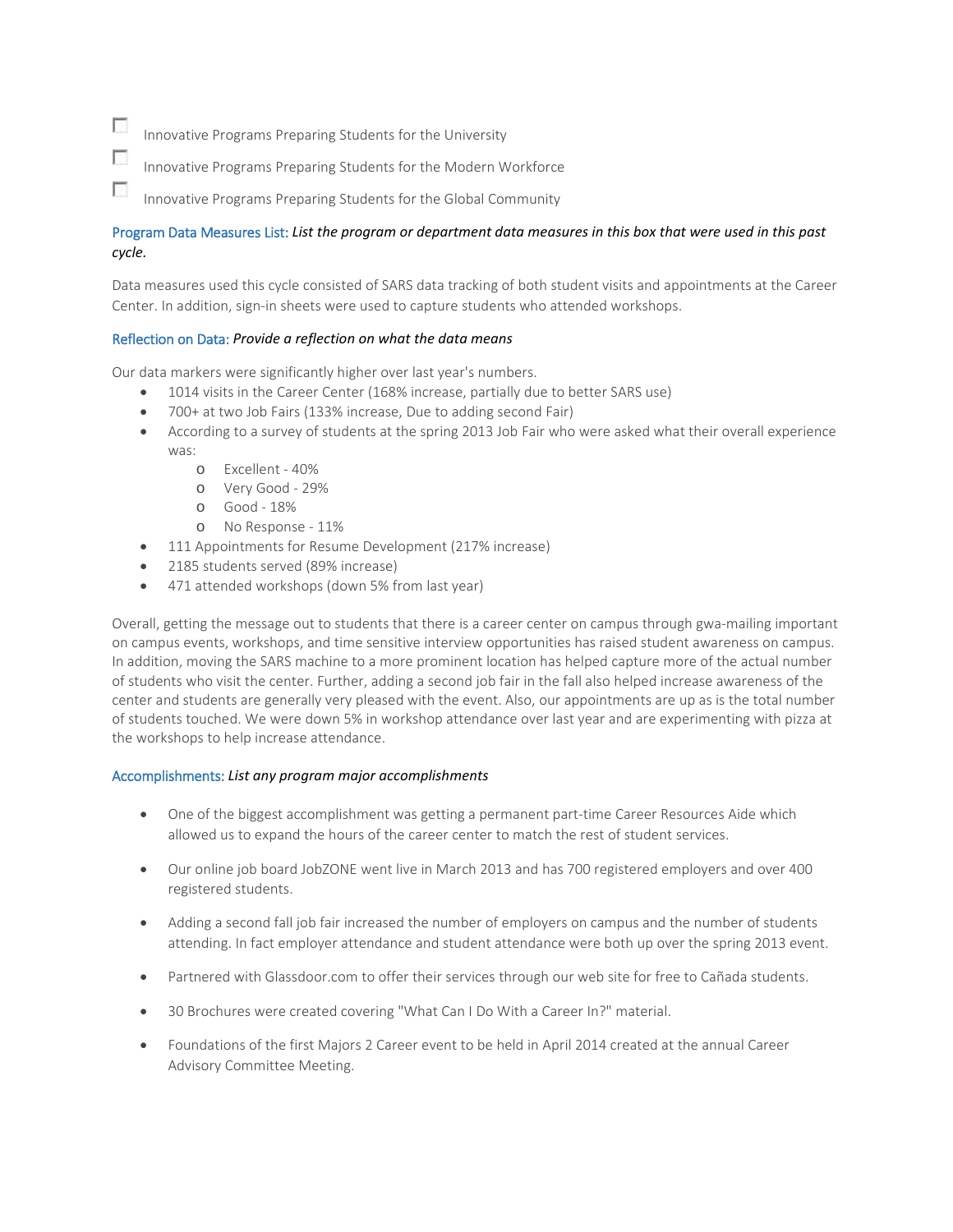• Increased employer use of the campus for holding interviews and info sessions for our students.

# Changes in your program this year: *What changes has you seen in your program, and why do you think these changes have occurred?*

The most significant change this year is that we are being utilized more by both students, faculty and other programs on campus such as A2B. Also, advertising what we do whenever we can has helped make us more visible to the campus. This in an ongoing process. Also, we added a fall career fair which brings us to having two such events each year. Since most of our students who wish to work need part-time employment, we felt that it would be beneficial to them to offer job fairs at the start of the holiday hiring and summer hiring seasons.

## Changes for Next Year: *What changes, if any, do you want to make in your program for next year?*

Changes for the next year revolve around expanding the existing framework that has been established with the creation of the career center. Such as adding additional workshops on LinkedIn, and the job search. Also, with the addition of the Career Club we have an additional opportunity to perform outreach at the student/peer level that can reach into the classroom, workshops, and events.

#### Student Learning Outcomes:

*Describe your student learning outcome and the results you have from last year as follows: Student Learning Outcome Assessment Results Evidence/Analysis Use of Results SLO for Next Year Given the results of your SLO this year, do you plan to keep the same SLO or develop a new one?*

## **Assessment Results for this period (471 total respondents):**

Two SLO's were used this last year:

1. Student awareness of the services offered by the Career Center.

**Pre-Assessment**: 34% of students knew of the services provided by the career Center. This is an increase of 195% over the previous year.

**Post-Assessment**: 98% of students answered they were now aware of the services offered by the Career Center. 2. Student awareness of the location of the Career Center.

**Pre-Assessment**: 50% of students knew where the Career Center was located. This is an increase of 225% over the previous year.

**Post-Assessment**: 97% of students answered they were now aware of the location of the Career Center.

While we did have quite a bit of improvement over last year in our awareness campaign, the numbers suggest that we need to keep up and expand the marketing of the Career Center throughout the campus.

- More Signage that markets the center
- Occasional emails reminding students of our services, upcoming events
- Getting more faculty to invite us into their classrooms
	- o Division meetings
		- o Email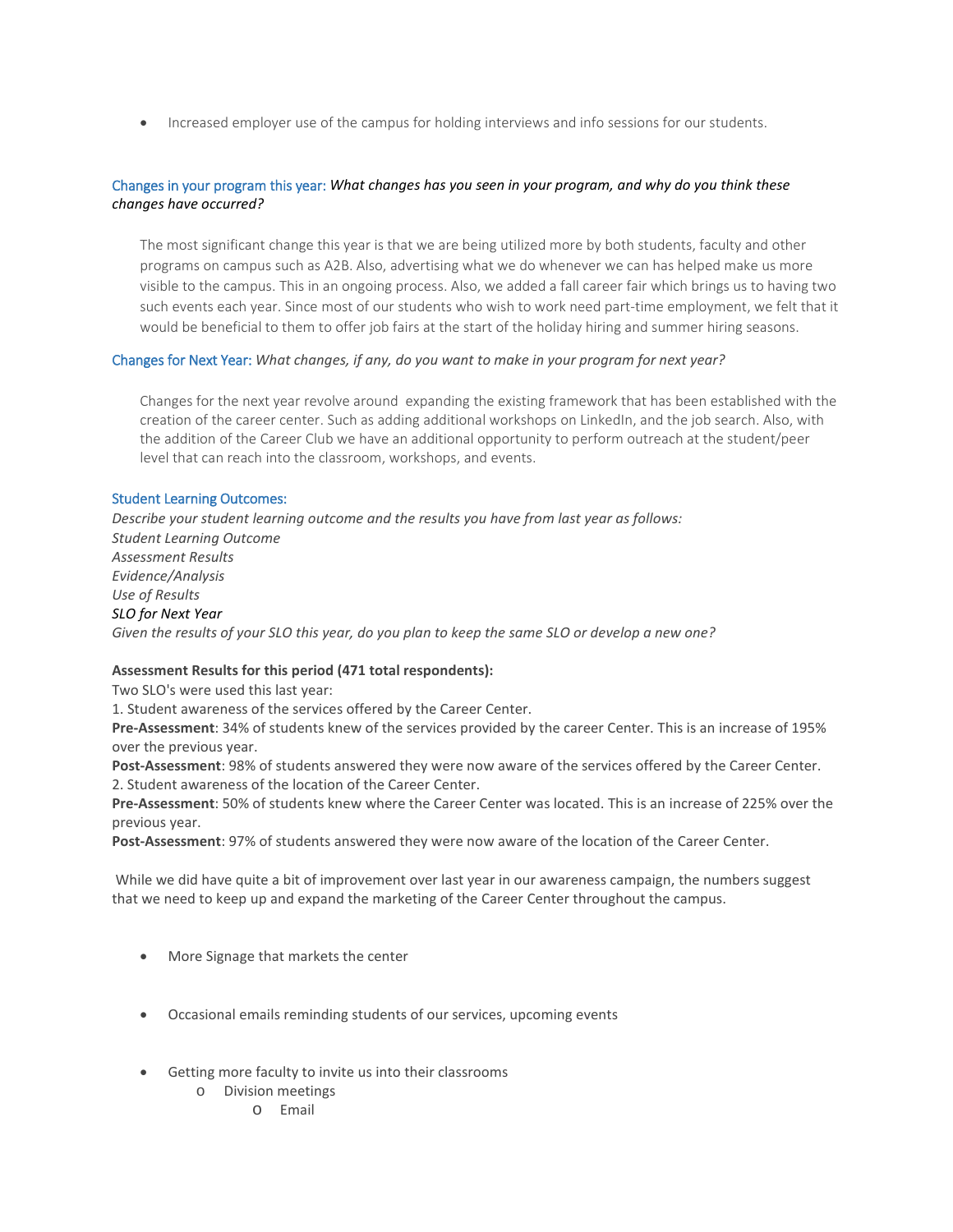SLO Changes: *If you are changing your SLO(s), please describe why*

 $\overline{\mathcal{L}}$ Keep same one(s) ⊽ Created new one(s)

SLO Changes: *If you are changing your SLO(s), please describe why*

We have 2 years of data for the previous SLO's and the trend is that the campus is becoming more aware of our services and location. Marketing and outreach are ongoing.

New SLO will measure student learning of content from workshops using pre/post survey.

#### Pre/Post Survey Questions:

- 1. List 3 important things to do to prepare for an interview.
- 2. List 3 things to include on a resume.
- 3. How many examples should you put into a cover letter and why?

SLO Relationship to Strategic Directions: *Check each of the college's Strategic Directions that your SLO addresses*

- ⊽ Teaching and Learning
- $\sim$ Completion
- $\overline{\phantom{a}}$ Community Connections
- $\overline{\phantom{a}}$ Global and Sustainable

SLO and Strategic Directions: *Describe how your SLO relates to the strategic directions*

This SLO aligns with the strategic plan objective 2.10 which among other goals, lists promoting career resources to Cañada students. While we are changing the SLO for the next cycle, we will continue to promote student awareness of the Career Center and the services it provides to keep awareness high.

## SAO Action Plan:

*List your SAO for the upcoming year and describe the Following: Student Learning Outcome Activities to Achieve the SLO Assessment Measures What do you expect to learn*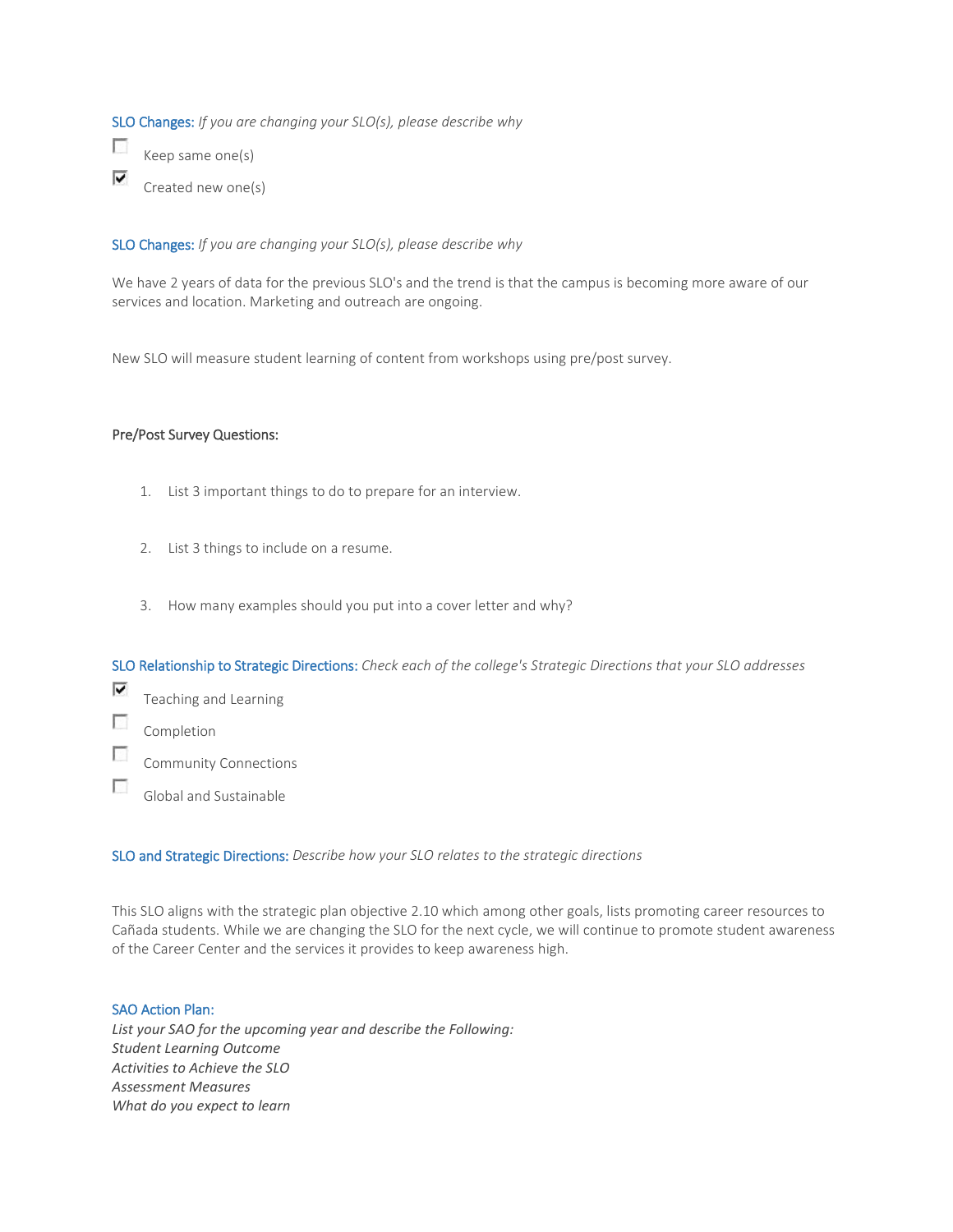The SAO for the last year was to implement and promote an online job board for students and employers, and further add resources to our website. These SAO's address EMP 2.10 and 3.3.

# Activities:

- The Online Job Board jobZONE, went live in March of 2013 for both employers and students. The site continues to be promoted through gwamail, promotional materials, and at workshops.
- Employers have been informed of jobZONE through email, calls, face to face communication, and personal email footers.

## Assessment Measures:

- Monitored growth in the first year
- Google Analytics

# Expected Learning:

Since this will be the second year of data, learning will consist of seeing how many employers and students have signed up for an account with jobZONE, and the number of visits to each of our resources on the website. This will help us judge the effectiveness of our methods.

# Service Area Objectives:

*Summarize the assessment results of your Service Area Objectives, to include the impact on the quality and success of the program.*

# *In our first year of having an online job board we have:*

- *699 Registered Employers*
- *366 Registered Students*
- *100+ active job/internship postings at any given time*

# *The overall status of our website:*

*Looking at website traffic from March of 2013 to March of 2014:*

*Statistics for our Jobs page which provides links to sites that can further help students find jobs and internships.*

- *1726 page views/143 per month*
- *1141 were unique views*
- *Average time spent on page was 1:42*

## *JobZONE Page:*

- *1991 Page Views/165 per month*
- *1532 were unique views*
- *Average time spent on page was 2:43*
- *46% of the visitors made an account*
	- o *66% Employers*
	- o *33% Students*

## *Career Center Home Page:*

- *3885 Page Views/296 per month*
- *3150 were unique views*
- *Average time spent on page was :59*

Overall the impact on our program is that this is another feature that drives traffic to the center and raises awareness of our services. Given another year of data will help better target content on the site to increase traffic and time spent on the site.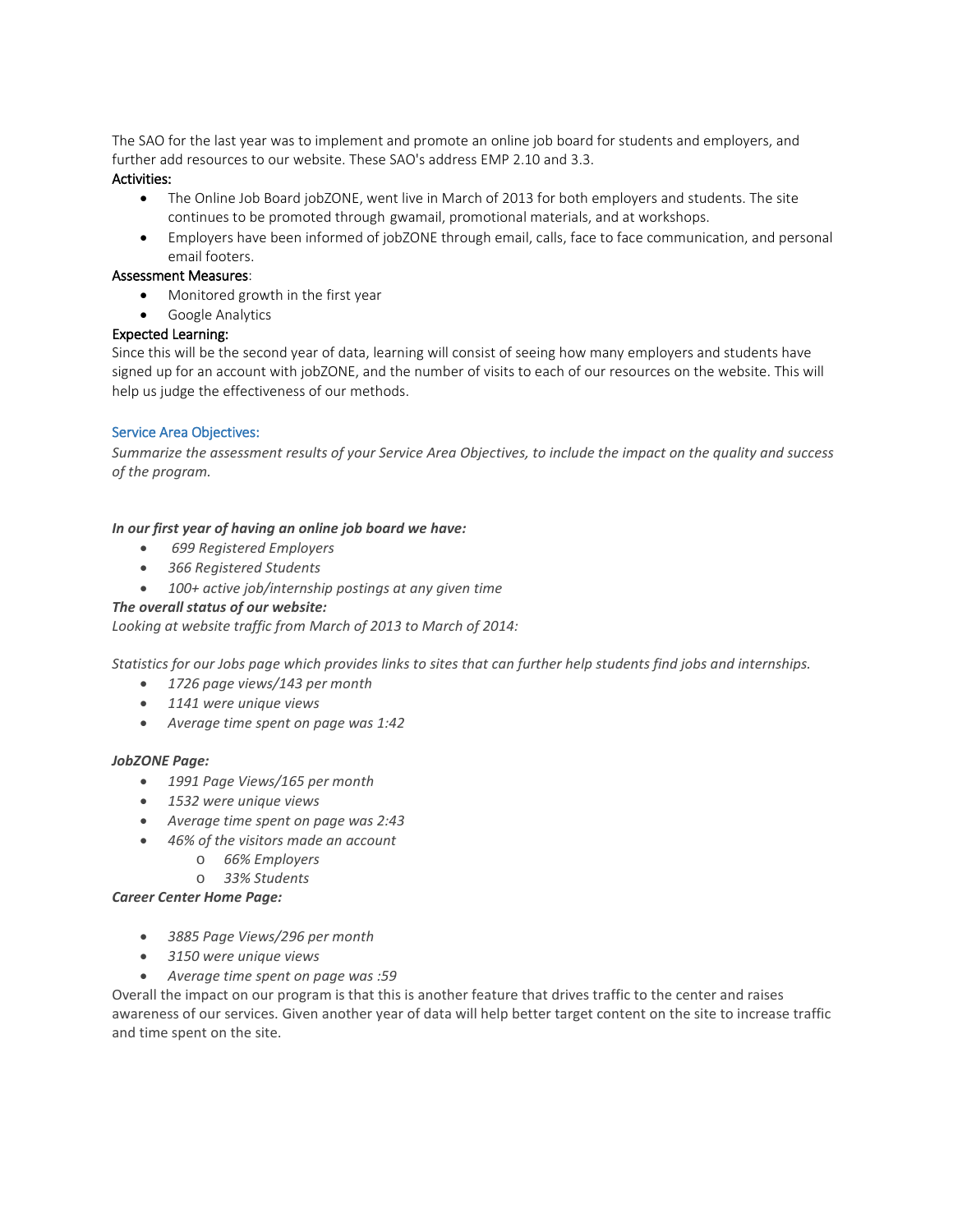#### Service Area Objectives: Next Year

*Describe the Service Area Objectives for next year: Service Area Objective Activities to be Conducted Assessment Measures Why this was selected*

## SAO for 2014 - 2015:

- *JobZONE growth over 13'-14'*
- *If awarded, working with the WFSN Grant to help low income students find internships*
- *Further developing Majors 2 Careers to help link Instruction and Career Services.*

#### Activities*:*

- *Monitoring the jobZONE through Google Analytics to detect patterns that will help to improve service.*
- *WFSN grant:*
	- o *Workshops on where to search for internships, both online and off.*
	- o *Workshop on resume and interest in internship letter, how to contact employer to inquire about an internship/informational interview.*
	- o *One on One help with Resumes and Covers*
- *Work with Majors 2 Careers Committee to refine the event based on prior year experience, and explore ways to encourage service learning education in the classroom.*
- *Mention Career Center in faculty Syllabuses.*

Since the online job board component is an important part of connecting students with employers, consistent monitoring of the system is critical to make adjustments that increase the service to students and employers. Also, the WFSN grant and Majors 2 Careers are additional pieces that further connect the classroom with discussion and exploration of careers.

Relationship to EMP Teaching & Learning: *Check any EMP Teaching and Learning Objective that relates to your Service Area Objective*

- п 1.1 Assess SLOs  $\overline{\mathcal{L}}$
- 1.2 Flexible course scheduling
- П 1.3 Professional development
- Г 1.4 Student engagement
- п 1.5 Facility Planning

Relationship to EMP Completion: *Check any EMP Completion Objective that relates to your Service Area Objective*

- F 2.1 Connections and outreach
- $\overline{\mathcal{L}}$ 2.2 Assessment testing
- T 2.3 Orientation
- П 2.4 Student pathways
- Г 2.5 100% FAFSA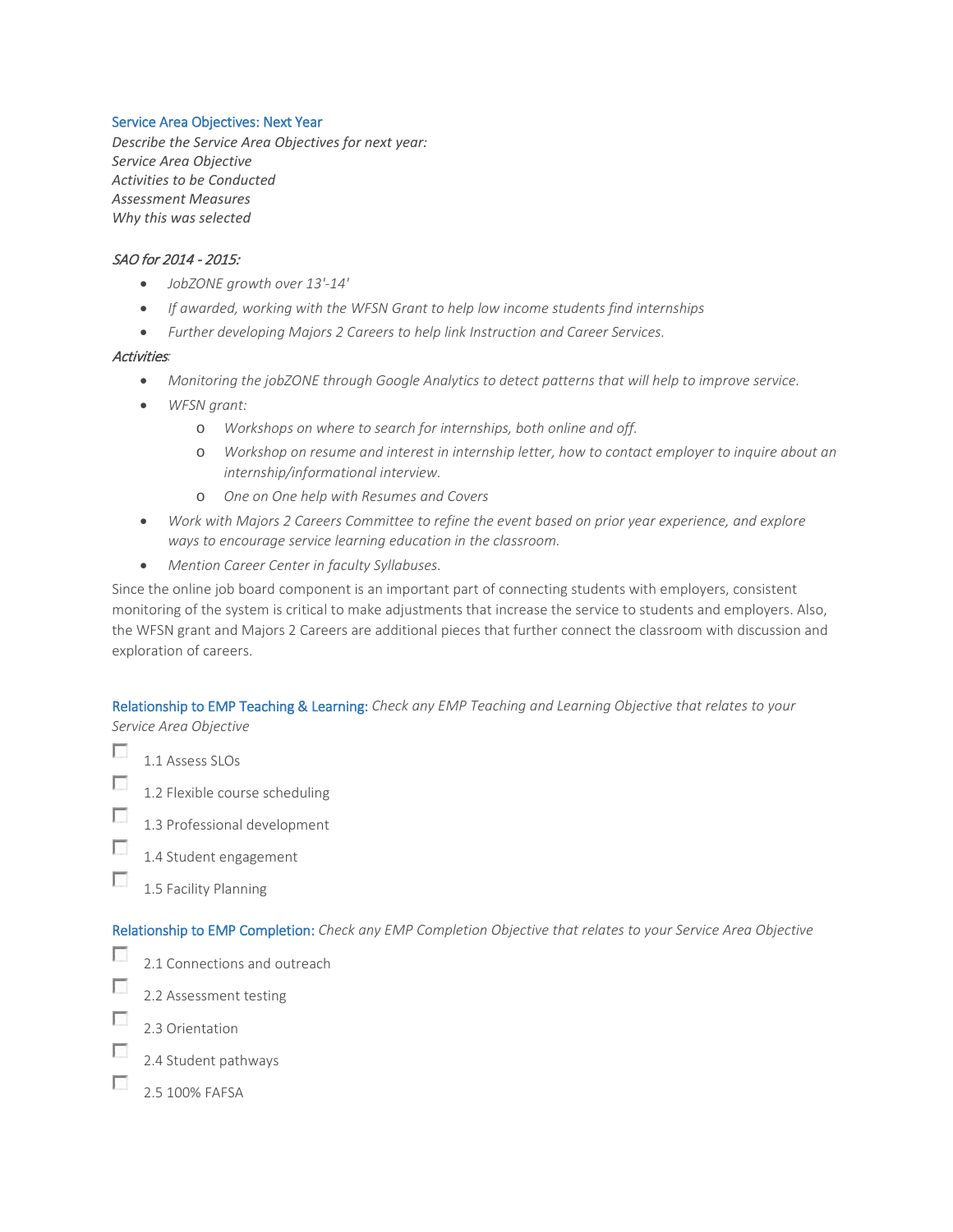|   | 2.6 Intentional counseling           |
|---|--------------------------------------|
|   | 2.7 Basic skills effective practices |
|   | 2.8 Mentorships                      |
|   | 2.9 Degrees and certificates         |
| է | 2.10 Career center                   |
|   | 2.11 Transfer center                 |
|   | 2.12 Monitor student success         |

Relationship to EMP Community Connections: *Check any EMP Community Connections Objective that relates to your Service Area Objective*



⊽

 $\overline{\mathcal{L}}$ 3.2 Community advisory group

3.3 Service learning

г 3.4 Contract education

Relationship to EMP Global and Sustainable: *Check any EMP Global and Sustainable Objective that relates to your Service Area Objective*

- **P** 4.1 Sustainability and Social Justice groups
- $\overline{\phantom{a}}$ 4.2 International and University Centers
- T 4.3 Sustainability in the curriculum
- п 4.4 Sustainability awareness

## Resources: Faculty and Staff:

*Describe your new staff needs: Position Title FT/PT (%) Rationale*

Increase our 48% Career Resources Aide to 100%. Rationale:

Our Career Resources Aide has been a permanent employee for 5 months, but has been at the Career Center since April of 2013. In that time, student traffic at the center has grown, especially in the evening on Tuesdays and Wednesdays when she is there until 7pm. In addition, increasing the Aide's hours would increase the center's ability to perform these and other services listed below:

- Increased coverage when the supervisor is out of the office
- More and varied workshops, with additional times and days
- Outreach into the classroom beyond workshops
- Increased face time with employers
- Increased production of center materials
- Ability to keep the employer contact database current both online and internship database

Increased student appointments